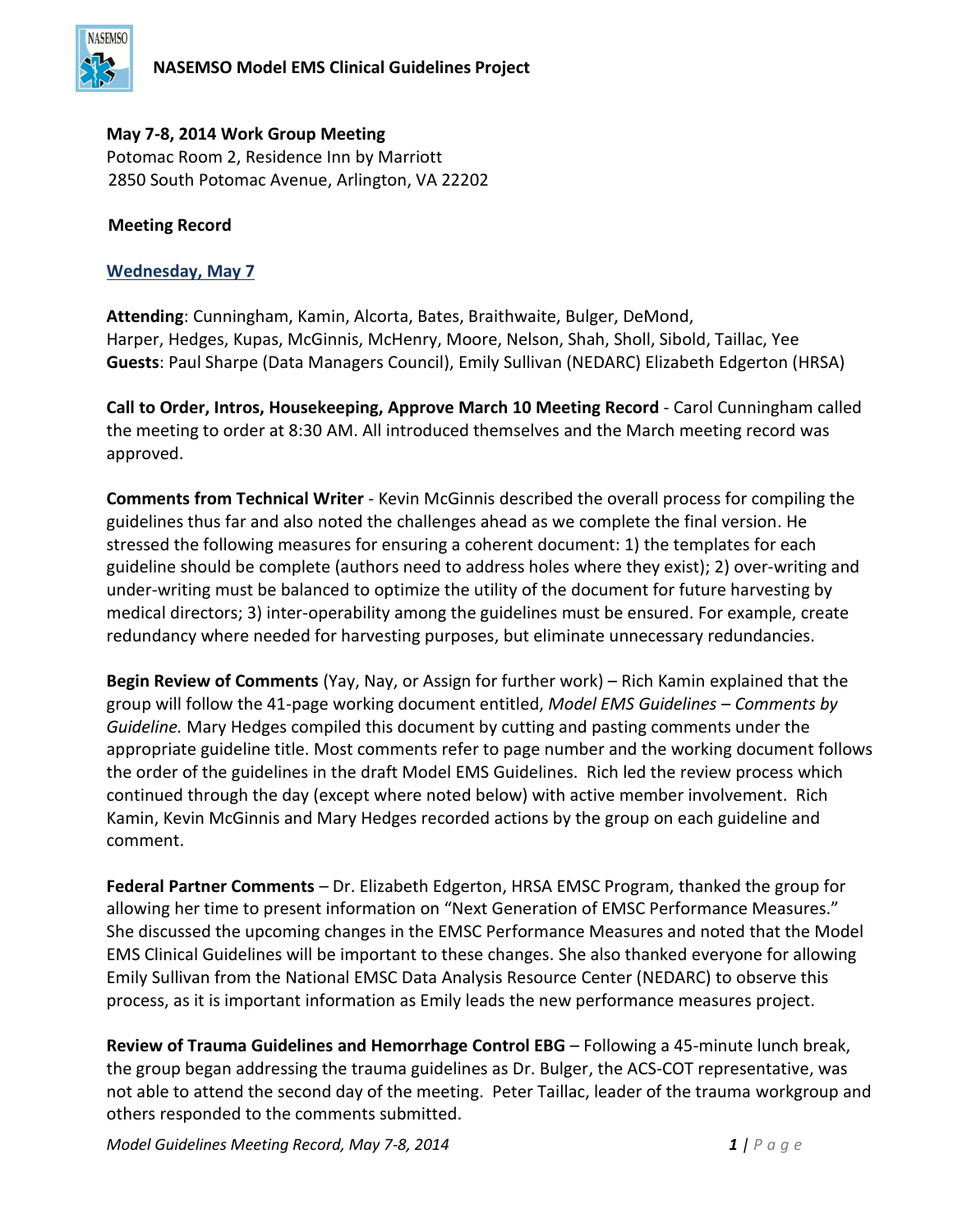

**NEMSIS V3 Protocols and the Model Guidelines**- Paul Sharpe, the NASEMSO Data Managers Council chair, presented the new protocols in NEMSIS Version 3. Paul provided a chart he produced which is a crosswalk between the NEMSIS Version 3 protocols and the Model EMS Guidelines. There are some titles/labels that matched or nearly matched, but a few that will present problems when trying to conduct EMS research. He recognized all the good work of the Model EMS Guidelines project team noting it was unfortunate that the new NEMSIS 3 protocols were not available when this work began. Rich Kamin added that he made several attempts to coordinate with NEMSIS before the project started, but was not successful in those earlier attempts. He asked Paul to provide high priorities for NEMSIS in changing the Model EMS Guidelines labels/titles. Paul will identify those priorities and send to co-PIs Drs. Cunningham and Kamin. Paul thanked the group for inviting him to participate, noting it has been tremendously helpful and will enable him to share this information with the NASEMSO Data Managers Council. Mary Hedges suggested the possibility of including a member of this group on the NEMSIS Steering Committee which should help to provide consistency in future revisions of NEMSIS.

**Due Date for Revisions** - Carol asked everyone to **submit their revisions to Kevin by June 15th** . She, Rich, Kevin and Matt plan to meet in Boston, July 13<sup>th</sup>- 16<sup>th</sup> to refine the updated draft. The deadline of **June 15th** for submission of completed assignments made during the project's last face-to-face meeting will allow time for Kevin to incorporate the revisions prior to their July meeting.

**References**- Group leaders are asked to review and confirm the accuracy and currency of all references cited in their respective assigned sections.

**Tony DeMond** was added to the cardiovascular group to replace Eric Beck.

**Future Teleconference Meetings** - There will be no teleconference on May 12<sup>th</sup>; however, Carol will be available by phone for any questions or discussion. The remaining teleconferences will be held at the usual time: **June 9th, July 14th** (with Carol, Rich, Kevin, and Matt joining from Boston), and **August 11th** (the final review prior to submission of the completed document to NASEMSO and NHTSA).

**Updated Project Timelines:** The guideline assignments made at this meeting should be completed and submitted to Kevin, Carol, Rich, and Mary by **June 15th .** The final draft will be distributed to the project team members by **August 1st** for the last review and comment prior to submission of the finalized document to NASEMSO.

**Recess for Evening** - Before recessing for the evening at 5:00 PM, the group decided to reconvene at 7:30 AM, Thursday (rather than 8:30 AM).

## Thursday, May 8

**Attending**: Cunningham, Kamin, Alcorta, Bates, DeMond, Harper, Hedges, Kupas, McGinnis, McHenry, Moore, Nelson, Shah, Sholl, Sibold, Taillac, Yee **Guests**: Paul Sharpe (Data Managers Council) Emily Sullivan (NEDARC)

*Model Guidelines Meeting Record, May 7-8, 2014 2 | P a g e*